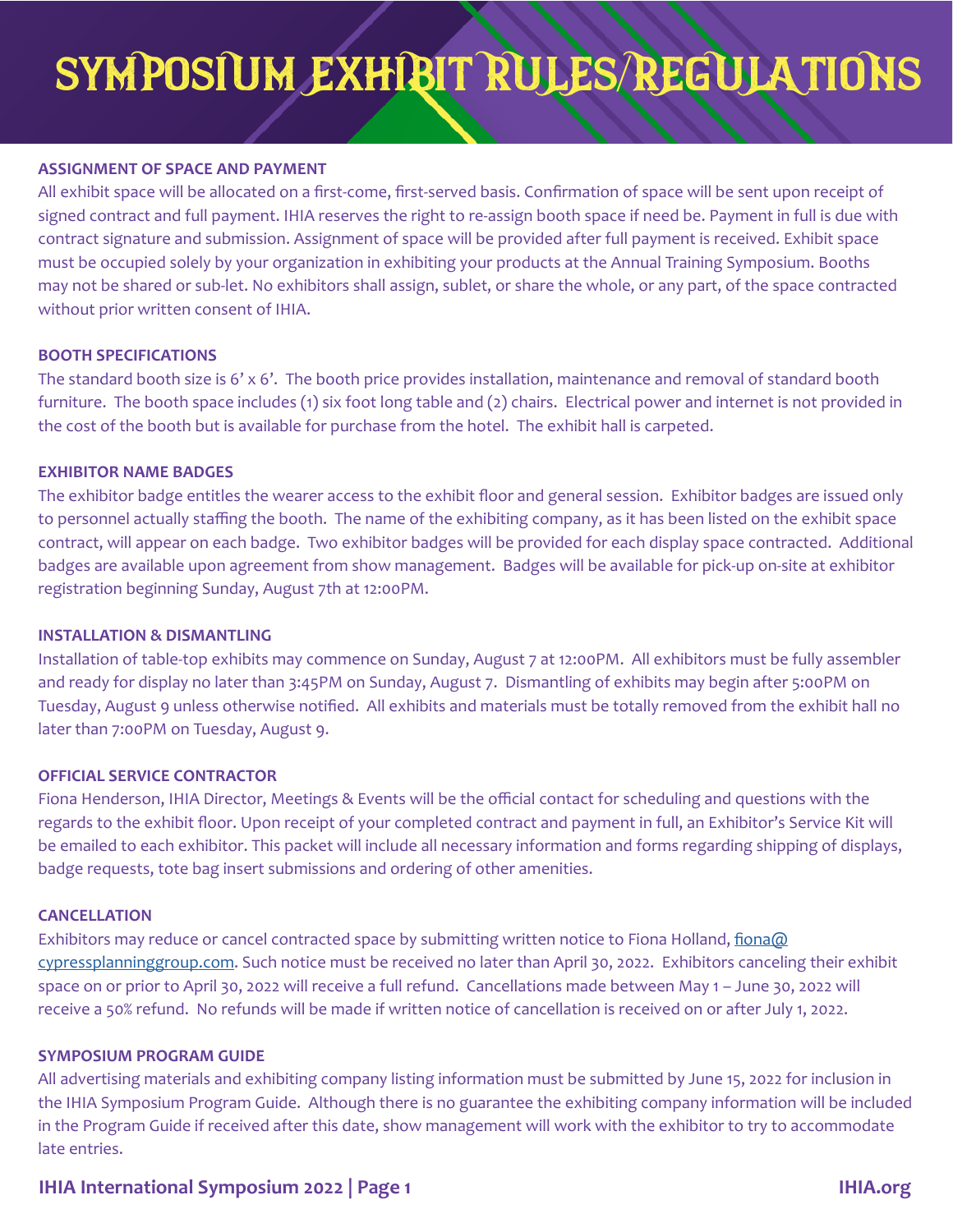## **SECURITY IHIA**

r tne duration or tne<br>st or stolen items. The<br>priate protection and IHIA will not be responsible for 24-hour security services at the seminar facility for all displays, for the duration of the Symposium and exhibit hall. While every precaution will be taken, IHIA assumes no liability for lost or stolen items. The ultimate responsibility remains with the individual exhibitors to protect their property and appropriate protection and insurance should be arranged.

## **LIABILITY, INSURANCE, AND HOLD HARMLESS**

insurance should be arranged.<br>**LIABILITY, INSURANCE, AND HOLD HARMLESS**<br>In consideration for the opportunity to display services and products at an IHIA Annual Training Symposium, Exhibitor, its officers, directors, agents and insurers, agrees to indemnify and hold harmless IHIA, Cypress Planning Group, its officers, directors, contractors, employees and agents and the seminar facility, its governmental entity, agents and employees, from any loss, injury, suit, action or cause of action, or claim whatsoever resulting from any incident, accident, fire, theft or any claim or loss to any person claiming loss or injury, including any loss or damage to property of Exhibitor, its employees, agent or subcontractors, loss or injury to any manufacturer's demonstration participants, their employees, agents, guests and general public. Said indemnification and agreement to hold harmless, IHIA and the seminar facility, as aforesaid, shall include reimbursement for any costs, expenses and reasonable attorney's fees incurred by indemnities. Further, any claim of damage to the property of the seminar facility resulting in the immediate assessment of damages against IHIA from any act or omission of Exhibitor, its agents, employees, contractors and subcontractors, shall be immediately paid or assumed by Exhibitor. In addition, Exhibitor acknowledges that IHIA does not maintain any insurance to cover loss or damage to any property of Exhibitor. Exhibitors are advised to obtain commercial insurance to cover all losses and claims.

#### **RESTRICTIONS**

IHIA reserves the right to determine the eligibility of a company or their product for inclusion in the exhibits, and reserves the right to restrict exhibits that, because of noise, method of operation, materials or for any other reason, becomes objectionable to IHIA. IHIA also reserves the right to prohibit any exhibit that, in the opinion of IHIA management, may detract from the general character of the exhibit show as a whole. In such event, IHIA or Cypress Planning Group shall not be liable to any exhibitor for any refund of exhibit fee or expenses incurred by exhibitor to exhibit. No signs will be affixed by any means to the walls, doors or any other surface in the exhibit area or seminar facility. IHIA policy firmly restricts representation or organization that has not been assigned an official exhibit booth from soliciting business and/or distributing promotional material of any type within the exhibit area or any other areas. Further, those organizations that have been assigned an official IHIA exhibit booth should make every effort to conduct business activities within their assigned booth space and not to impede traffic through the exhibit aisles or other areas of the facility. All children under the age of 18 must be accompanied by an adult.

#### **GENERALITIES**

All exhibit spaces and sponsorships reserved will include participation recognition on the IHIA website and any marketing material used to promote the event, when appropriate. Participant company logos (not required) may be sent to collette@cypressplanninggroup.com. All IHIA Events are closed and private events, therefore a minimum of a \$500 donation, \$500 sponsorship, or \$350 exhibit table reservation (when available) and IHIA official approval is required to participate. Exclusive sponsorships are encouraged but not required. Event sponsors will be granted up to 10 minutes to address the class on the day of their event or sponsorship allocation (ie. daily coffee sponsor or reception sponsor).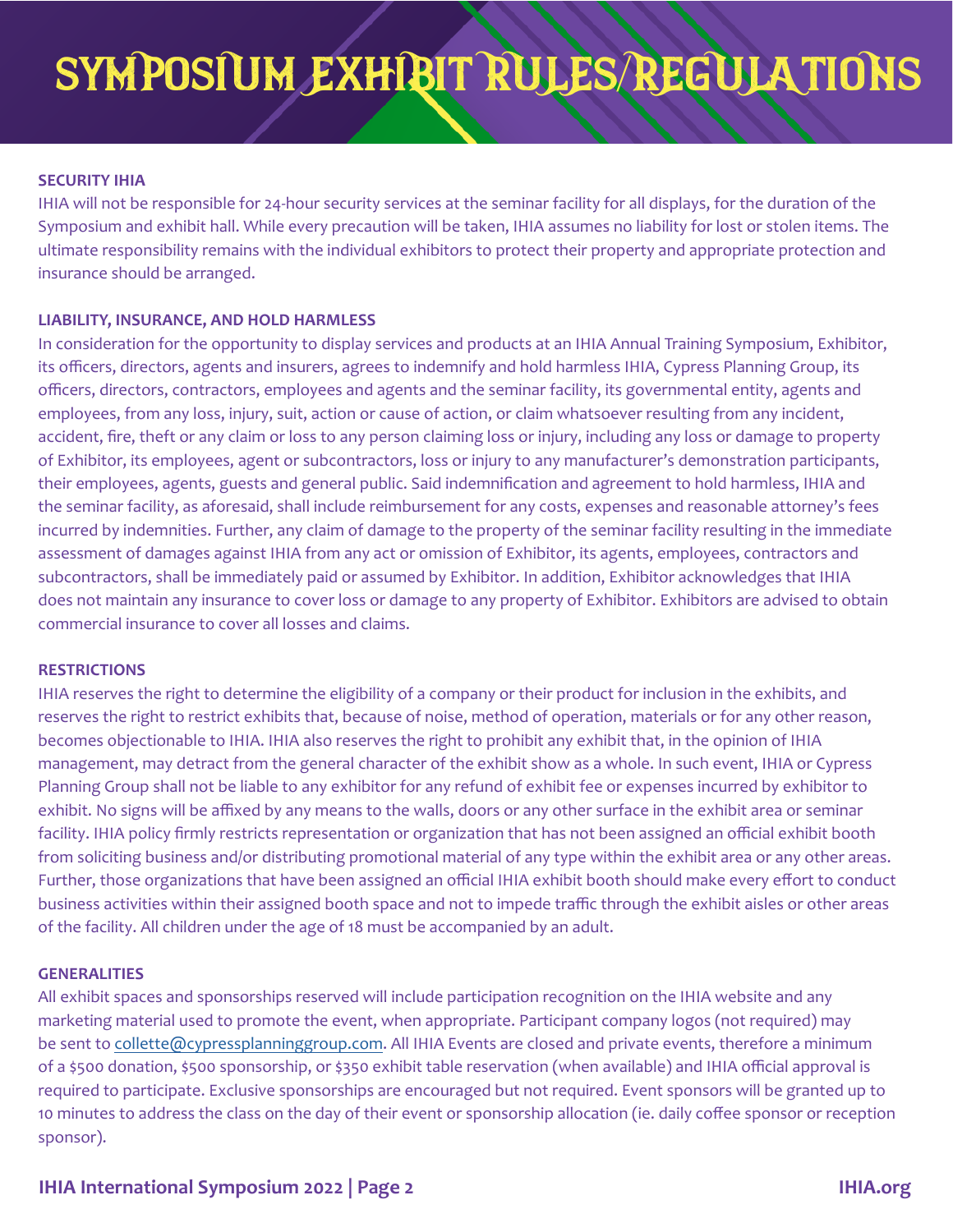## **SPONSORED TRAINING PARTICIPANTS**

be scheduled with the<br>s of the presentation is<br>ing slot will be granted per event. First-come, first-served. Sponsored Training participants may attend the course up to two days. These two<br>days must be scheduled with IHIA and approved in writing. Up to two attendees may attend the event.<br>ASSIG Sponsored Training participants will be granted up to 30 minutes to address the class which will be scheduled with the IHIA. Confirmed presentation times will be sent in writing. A brief speaker bio, topic and synopsis of the presentation is due to the Training Coordinator at least one month before the event date. One Sponsored Training slot will be granted days must be scheduled with IHIA and approved in writing. Up to two attendees may attend the event.

## **ASSIGNMENT OF SPACE AND PAYMENT**

All exhibit space, if available, will be allocated on a first-come, first-served basis. Confirmation of space will be sent upon receipt of signed contract and full payment. IHIA reserves the right to re-assign exhibit space if need be. Payment in full is due with contract signature and submission. Assignment of space will be provided at the venue. Exhibit space must be occupied solely by your organization in exhibiting your products at any event. Exhibit spaces may not be shared or sub-let. No exhibitors shall assign, sublet, or share the whole, or any part, of the space contracted without prior written consent of IHIA.

## **EXHIBIT SPECIFICATIONS**

The standard exhibit space is contained within a 6' x 30" draped table and two standard chairs. Simple electric is available for purchase from the hotel. The exhibit area, when available, is normally carpeted.

## **INSTALLATION & DISMANTLING**

(Exhibit venues only) Installation of exhibits may commence on Sunday, at 3:00 p.m. All exhibitors must be fully assembled and ready for display no later than 7:00 a.m on Monday. Dismantling of exhibits may begin after 5:30 p.m. on Tuesday, unless otherwise notified. All exhibits and materials must be totally removed no later than 7:00 p.m. on Tuesday. Other exhibit time arrangements may be made with Fiona Henderson, fiona@cypressplanninggroup.com or (719) 330-3478 to order passes. Early tear-down is HIGHLY DISCOURAGED.

## **OFFICIAL SERVICE CONTRACTOR**

Fiona Henderson, IHIA Director, Meetings & Events will be the official contact for scheduling and questions with the regards to the exhibit floor. Upon receipt of your completed contract and payment in full, an Exhibitor's Service Kit will be emailed to each exhibitor. This packet will include all necessary information and forms regarding shipping of displays, schedules, and ordering of other amenities.

## **CANCELLATION**

Exhibitors may reduce or cancel contracted space or sponsorship by submitting written notice to Collette Csintyan, collette@cypressplanninggroup.com. Such notice must be received no later than 30 days before the event. Exhibitors canceling an entire exhibit before 30 days of the event start date shall be charged an administrative fee of fifty percent (50%) of the total cost of display space or sponsorship. No refunds will be made if written notice of cancellation or reduction is received 29 days to date of event.